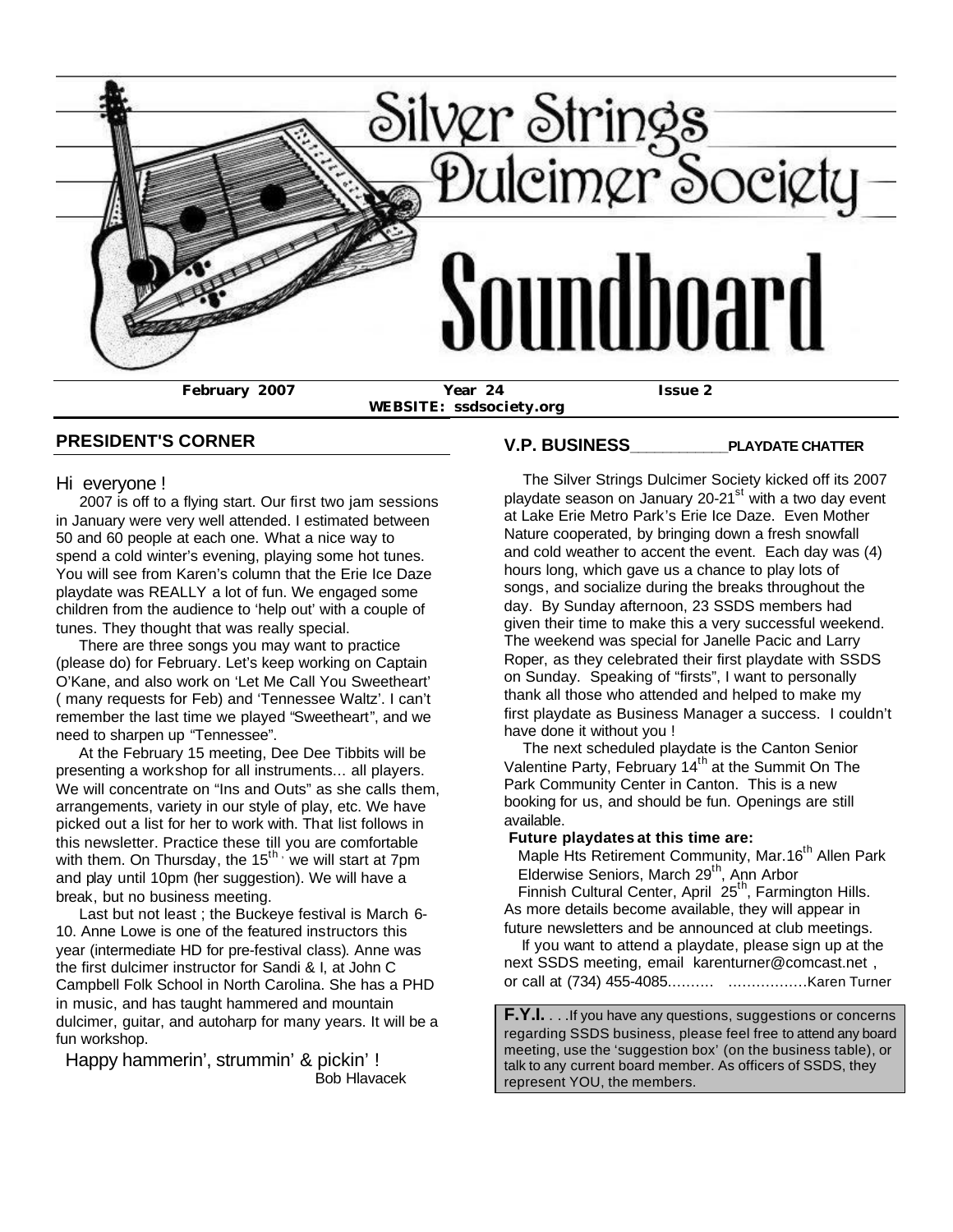



#### **V.P. PROGRAMS\_\_\_\_\_\_\_\_\_\_\_\_\_\_\_\_\_\_\_\_\_\_\_\_\_\_**

 Thanks for bringing so many snacks. There was plenty for everyone. Also, thank you to Sandi Hlavacek, Gerry Hermans, and Val for helping with clean-up.

 I talked with Amber McKay, and she would be happy to cater our dinner at the campout on Saturday. Dinner would be \$10 for adults and \$5 for children. We could have the same as last year, if we want, which was Swiss steak, mashed potatoes, corn, and a salad. Amber suggested we might enjoy a light dessert of mandarin orange cake with a creamy pineapple frosting, instead of cookies. Think about what you would like, and we'll discuss it at the next meeting. If you have any suggestions you would like to present to our members<br>about that weekend. let us know. Linda Losse about that weekend, let us know.

#### **NOTES FROM YOUR SECRETARY\_\_\_\_\_\_\_\_\_\_**

Highlights of the SSDS Board Meeting, held Jan. 4, 2007

Approximately 10 general members attended.

Karen Turner will put the Repertoire and the Song(s) of the month on the Web Site.

It was decided to leave the Music Chairman seat vacant for the time being.

With members' permission, we will contract Dee Dee Tibbits to do a general musicianship workshop for SSDS on Thurs. Feb.15<sup>th</sup> 2007, during our regular meeting time. (Presented to and approved by membership.)

Board recommended waiving Standing Rule !V, Section 2 regarding two-year limit for chairmanships, in order to keep the 2006 Web Site, Newsletter, and Banquet Chairmen. (Presented to, and approved by members.)

New name tags will be available for any member who wants one. A sign up sheet will be provided at all meetings, at the "business table".

The history and current status of player reimbursement was reviewed and changed to 50% for the club and 50% for travel expense assistance for players. Previously, 70% went to players.

The prices have been reduced for cassettes to \$5, and CD's to \$10 (\$5 member price) to encourage sales.

Our brochures will be updated with current name changes. Bob will print them, as needed.

The next Board meeting will be at 6:00 on Thurs., Feb. 1<sup>st</sup> at Good Hope Church, before the jam.

Respectfully, Bonnie Ream

#### **MARK YOUR CALENDAR**

|           | Feb.1 Board meeting before jam. 6:00pm       |
|-----------|----------------------------------------------|
|           | Feb. 9 SSDS Playdate. Royal Oak2:30pm        |
|           | Feb.14. SSDS Playdate. noon-1pm              |
|           | Summit on the Park Com.Ctr. Canton           |
|           | Feb 15. Dee Dee Tibbits workshop. 7-10pm     |
|           | <b>Good Hope Church</b>                      |
|           | Feb.22. (Bad weather alternate with Dee Dee) |
| March 16, | SSDS Playdate 6 pm                           |
|           | Maple Hts Retirement Allen Park              |
| March 29  | SSDS Playdate 1 pm                           |
|           | Elderwise Spring Opener. Ann Arbor           |
|           | April 25 SSDS Playdate 7 pm                  |
|           | Finnish Cultural Ctr. Farmington Hills       |

# **IN THE HARMONY OF LIFE, WE ARE ALL JUST SINGLE NOTES BUT TOGETHER WE CAN MAKE BEAUTIFUL MUSIC !**

 This is what we expect to prove when Dee Dee Tibbits visits Silver Strings on Feb. 15<sup>th</sup>. Because she is driving from Caro, Michigan, we have set an alternate date of Feb.  $22^{nd}$ , in case of dangerous weather conditions on the 15<sup>th</sup>. All acoustic instruments are welcome. When asked to provide some information about herself, this is what Dee Dee sent:

 *"I'm 6th of 7 children in a VERY musical family. My dad was a band director, and my mom, a piano teacher. We traveled as a family band while I was growing up. I got my music degree at CMU, and have been teaching music, and doing programs for 30 years now. I have played HD for 25 years, penny whistle for 10, harp for 20, and hurdy gurdy for 4 years. I collect unusual instruments of any kind... especially antique ones. I can't stand to have an instrument that I can't play, so my hobby is learning to play them. I've been asked by Saginaw Valley State University to travel with them to Japan in March, to play in their old instrument group, and play the KOTO with the Bay Choral."*

 Dee Dee modestly forgot to mention the GREAT workshops some of us have been privileged to attend, and her AWESOME CDs, which I hope she brings with her to share.

 Practice these songs, so you are comfortable with the notes. She is coming to teach "musicianship", not "new songs". If you don't know all of them, you will still learn a lot. This is an exciting opportunity on our doorstep !!! **Songs for the Workshop** (highlighted are definites)

| שטוועט וטו עופ זיטומאט                 | ungunguted are demines |
|----------------------------------------|------------------------|
| <b>Ashoken Farewell</b>                | <b>Simple Gifts</b>    |
| <b>Black Velvet Waltz</b>              | Soldiers' Joy          |
| Columbus Stockade Blues                | Sophrina               |
| John Ryan Polka                        | Southwind              |
| <b>Old Joe Clark</b>                   | Viola's Schottische    |
| Over the Waterfall                     | Tamlin                 |
| Redwing                                | Westphalia Waltz       |
| I'll Remember You, Love, in My Prayers |                        |
|                                        |                        |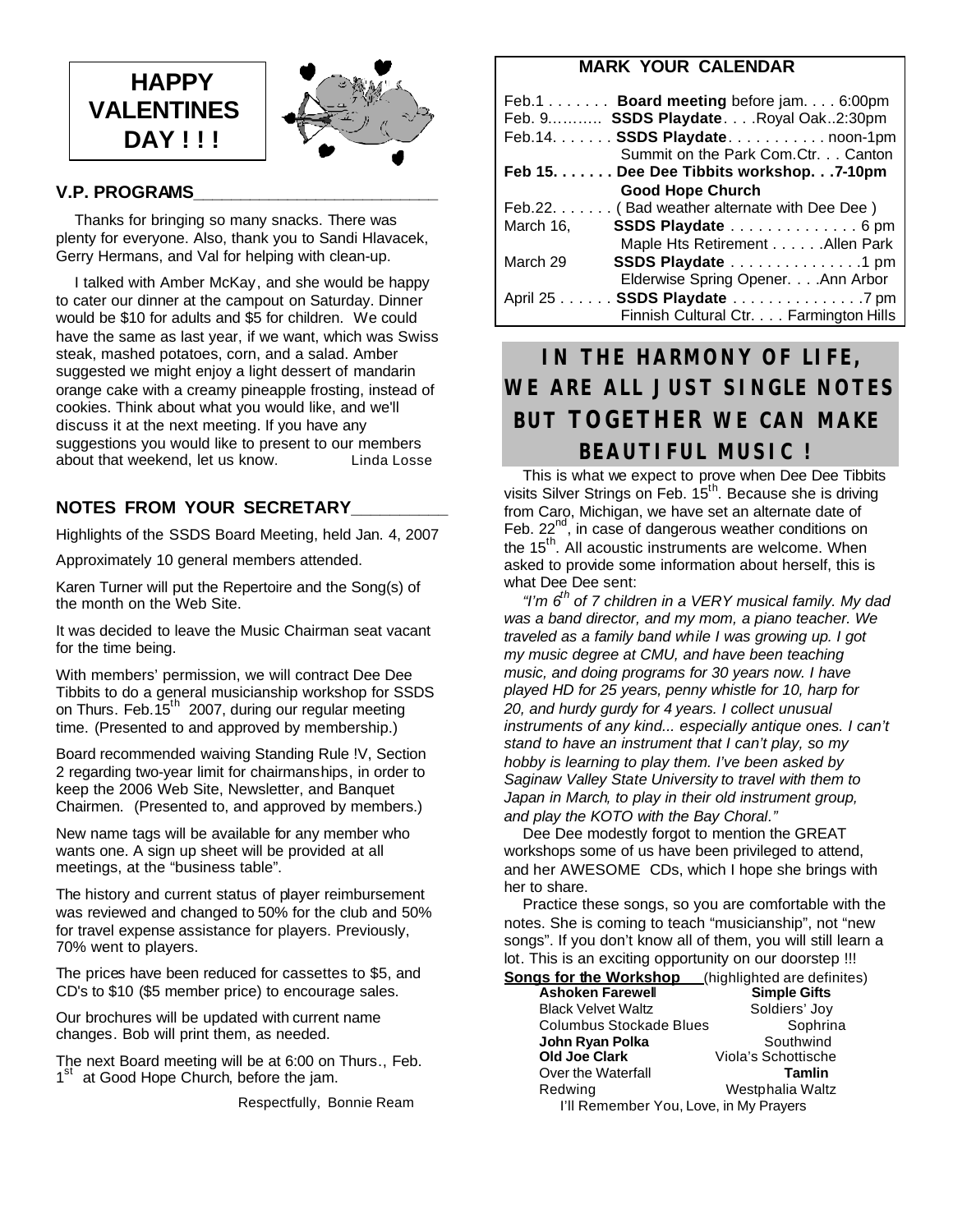### **FEBRUARY LET'S CELEBRATE ! ! !**

- 4. Val Losse...Happy Birthday
- 5. Jim & Evie Bain...Happy 41<sup>st</sup> Anniversary
- 10. Bob Ewald...Happy Birthday
- 12. Bob & Sandi Hlavacek..Happy 41<sup>st</sup> Anniversary
- 12. Wendy Malwitz...Happy Birthday
- 14. Barb Davis...Happy Birthday
- 14. Steve & Ramona Hadley... Happy 32<sup>nd</sup> Anniversary
- 26. Pat Altpeter...Happy Birthday



Following their successful CD, "Bandwagon", SSDS members, Morgan & Sherry Humecky's "Picks & Sticks" group have released "Steppin' Back".

 The CD cover picture appears to show them on the "morning after", as they have all picked up the wrong instruments. Thankfully, they corrected that to make the CD. Submitted by Derek Channing

#### **EVART PRESHOW TUNES have been announced. . . Start practicing !**

 Music is available (free) online, or for \$2 by mail, from Sandy Holder 7093 14 Mile Road, Evart, Mi. 49631 Call 231-734-5481 or e-mail civildee@netonecom.net

| <b>Friday Night</b>                           |  | <b>Saturday Night</b>                     | Key |
|-----------------------------------------------|--|-------------------------------------------|-----|
| <b>You Are My Sunshine</b>                    |  | She'll be Comin'<br>Round the Mountain    | G   |
| March of St. Timothy<br>(by Judi Morningstar) |  | <b>Festival Rag</b><br>(by Bill Robinson) | D   |
| Southwind                                     |  | Doodler's Reel                            | G   |
| Manitoba Golden Boy                           |  | Where the White<br>Lilies Grow            | G   |
| <b>Battle Hymn</b><br>of the Republic         |  | <b>Sophrina</b><br>(by Les Raber)         | G   |
| <b>Rakes of Mallow</b>                        |  | John Ryan's Polka                         | D   |
| <b>Willow Waltz</b><br>(by Les Raber)         |  | <b>Turkey in the Straw</b>                |     |
| O, Canada                                     |  | O, Canada                                 | D   |
| <b>Star Spangled Banner</b>                   |  | <b>Star Spangled Banner</b>               | G   |

# **SSDS February 2007 Play List**

|                                  | $\sim$ au j lui<br>,, , , , ,   |     |                           |
|----------------------------------|---------------------------------|-----|---------------------------|
| Key                              | <b>Tune</b>                     |     | Play 1 <sup>st</sup> Note |
| G                                | Westphalia Waltz                | 2x  | D                         |
| D                                | Over The Waterfall              | 3x  | D                         |
| G                                | Silver And Gold Two-Step        | Зx  | B                         |
| $\bar{\mathsf{G}}$               | Down Yonder                     | Зx  | В                         |
| $\overline{\text{c}}$            | Five Foot Two                   | 4x  | Е                         |
| $\overline{\mathsf{D}}$          | Peek-A-Boo-Waltz                | 3x  | F#                        |
| G                                | Redwing                         | 3x  | D                         |
| $\overline{\overline{\text{c}}}$ | <b>Tennessee Waltz</b>          | 3x  | $\overline{\text{c}}$     |
| $\overline{\mathsf{D}}$          | <b>Festival Rag</b>             | 3x  | A                         |
| Am                               | Katushka                        | 5x  | A                         |
| D                                | Young Roddy McCorley            | 4x  | G                         |
| G                                | Old Joe Clark                   | 4x  | A                         |
| $\bar{\mathsf{G}}$               | I'll Remember You Love          | 2x  | $\overline{\mathsf{B}}$   |
| $\overline{\mathsf{D}}$          | <b>Whiskey Before Breakfast</b> | 3x  | D                         |
| G                                | Sophrina                        | 3x  | G                         |
| $\bar{G}$                        | Red Apple Rag                   | 3x  | D                         |
| G                                | Let Me Call You Sweetheart      | 3x  | B                         |
| G                                | Southwind                       | 3x  | D                         |
| G                                | Maggie                          | 4x  | B                         |
| $\overline{\mathsf{D}}$          | Hey Polka                       | 4x  | A                         |
| G                                | Never On Sunday                 | 3x  | D                         |
| G                                | You Are My Sunshine             | 4x  | D                         |
|                                  | <b>Endless Medley</b>           |     |                           |
| D                                | Ragtime Annie                   | 2x  | F#                        |
| D                                | Soldier's Joy                   | 2x  | F#                        |
| $D/\overline{G}$                 | <b>Golden Slippers</b>          | 2D/ | D                         |
|                                  |                                 | 2G  |                           |
|                                  | (Extras)                        |     |                           |
| G                                | Columbus Stockade Blues         | 4x  | B                         |
| D                                | Viola's Schottische             | 3x  | F#                        |
| G                                | March Of St. Timothy            | 3x  | B                         |

## **WEB PAGE TO EXPLORE . . .**

 I discovered a nice web page which can help you learn tunes more easily. If you follow this route, you will find many instruments, tunes, scales, fingerings, and "how-to-do-it" examples.

**1.** Go to your browser. Enter **YOUTUBE.COM,** <**enter**>

**2.** Search results will display YOUTUBE. **Highlight it** and <**return**>

**3.** In the search box (on the upper right of the screen) type **DULCIMER** <**return**>

**4.** A screen appears with several pictures of dulcimers. **Highlight one** and <**return**>

 You can find so much here, that it pays to explore. Tin whistle fingering charts, musical saws (really), uilleann pipes, and standard traditional tunes played on all kinds of instruments. It's a treasure house of information. You can search for your desire on line three above. Instead of dulcimer enter fiddle and hit return. Sign on and enjoy. **Perhaps the most important bit of information here... it's FREE !!!** Submitted by Larry Allen